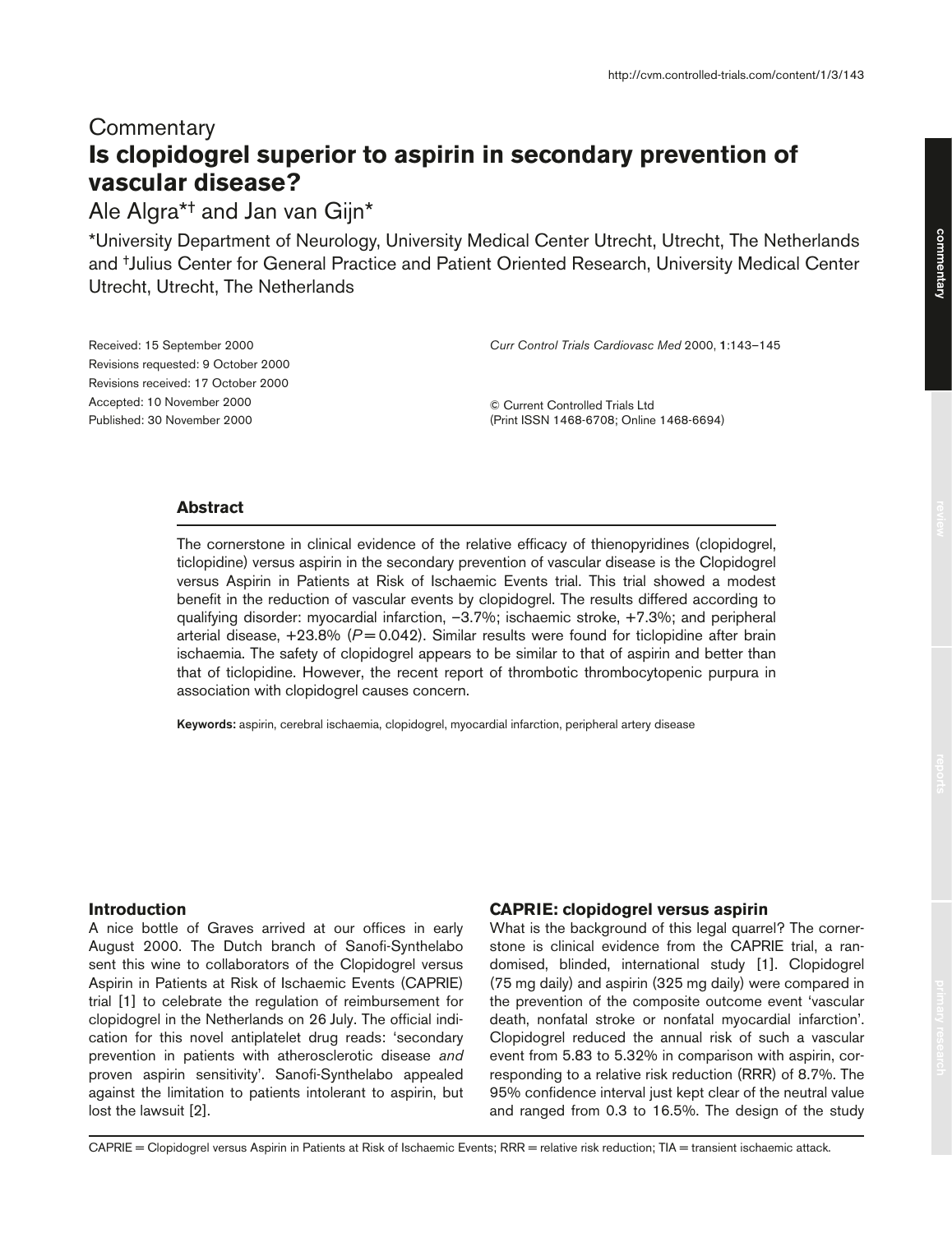was based on the paradigm prevalent in the early 1990s: all clinical presentations of atherosclerotic disease should be regarded as different manifestations of a single disorder of the arterial vascular tree. The data of the CAPRIE trial do not necessarily support this paradigm, because the RRR values of the three diagnostic strata (each with over 6000 patients) differed considerably: –3.7% for myocardial infarction, +7.3% for ischaemic stroke, and 23.8% for peripheral arterial disease (*P* = 0.042). A similar difference between different categories of atherosclerotic disease had been observed by the AntiPlatelet Trialists' Collaboration [3]. The RRR values achieved by aspirin (compared with placebo) ranged from 18% for cerebral ischaemia to 35% for unstable angina.

#### **All thienopyridines versus aspirin**

Clopidogrel is a thienopyridine chemically related to the already available ticlopidine. Both thienopyridines block the activation of platelets by selective and irreversible inhibition of binding of ADP to its platelet receptor. A recent review by the Cochrane Library reviewed the effects of this class of drugs [4,5]. Four trials on the comparison of thienopyridines with aspirin, with a total of 22,656 patients, were identified. Most information came from the CAPRIE trial (72% of the outcome events) and virtually all other data originated from the Ticlopidine Aspirin Stroke Study [6]. This latter trial enrolled patients with a recent transient ischaemic attack (TIA) or minor ischaemic stroke and found a 6% RRR (95% confidence interval, –7% to +17%) of vascular events [7], an effect quite similar to that observed in the CAPRIE stroke stratum.

#### **Side effects**

One of the reasons for developing clopidogrel was the risk of neutropenia with ticlopidine use (neutropenia occurred in 2.3% of the ticlopidine treated patients in the Ticlopidine Aspirin Stroke Study [6]) necessitating monitoring of white blood cell counts. This side effect occurred far less frequently in the CAPRIE trial, which closely monitored for these events; no differences in this regard were observed between clopidogrel and aspirin [1]. With respect to other side effects, more skin rash and diarrhoea were reported with clopidogrel whereas aspirin use led to more upper gastrointestinal discomfort, gastrointestinal haemorrhage and abnormalities of the liver function [1]. The *New England Journal of Medicine* posted an expedited publication on its website earlier this year on 11 cases of thrombotic thrombocytopenic purpura [8], which was triggered by similar adverse effects from ticlopidine. The rate of thrombocytopenic purpura associated with clopidogrel (3.7 per million) appears to be similar to what might be expected in the community [9]. The recent publicity on this life threatening side effect is, however, likely to increase the awareness of clinicians of clopidogrel related thrombocytopenic purpura, which might lead to more such reports.

#### **Which outcome measure?**

Another issue is whether the primary outcome of the CAPRIE trial should consist of the composition of several types of vascular events. Albers [10] recently argued that stroke trials should use stroke as an outcome, rather than all vascular events. His main argument was of a statistical nature: because the most important effects in a stroke trial are obtained in the prevention of stroke, the inclusion of non-stroke vascular events would dilute such an effect. Sample size requirements for future trials would thus be less stringent. We disagree with Albers' reasoning on two points. Most important, this approach departs from the patient's perspective. A patient presenting with vascular disease, either cerebrovascular, cardiac, or peripheral, has a high risk of future vascular events anywhere in the arterial tree. Indeed, new events tend to be most frequent in the presenting organ during the first years after presentation, but the whole vascular bed is later at risk. Because a patient does not want to be harmed by either a stroke or a myocardial infarction, protection against any such event should be offered. Trials should thus be designed in such a way that they can address this point of view by means of a composite vascular outcome event. One may even argue, from the patient's perspective, to include major bleeding complications as one of the most important side effects in the evaluation of antithrombotic treatment [11]. A second objection to Albers' reasoning is that sample size requirements need not necessarily be advantageous with a stricter outcome definition. The benefit gained by a (expected) higher treatment effect may be offset by a smaller number of outcome events. We thus consider the choice of the primary outcome event of the CAPRIE trial appropriate for use in clinical practice. Restricted outcome definitions, which always come free with the use of composite events, may nevertheless be useful in unravelling pathophysiological mechanisms.

#### **Costs and the market**

Would clopidogrel be cost effective in secondary prevention? Hankey and Warlow calculated that it would cost approximately US\$33,000 to avoid one stroke in secondary stroke prevention with clopidogrel, whereas aspirin would cost only US\$1400 in the same situation [12]. Meanwhile, Sanofi-Synthelabo and Bristol-Meyers advertise their drug and are sometimes overenthusiastic about clopidogrel. One advertisement stated that clopidogrel reduced the number of ischaemic events by 26% compared with aspirin treatment [13]. This misleading number represented a relative efficacy, on comparison with an imaginary placebo group, derived from data of the AntiPlatelet Trialists' Collaboration.

#### **New research**

At least one new study with clopidogrel as a secondary prevention drug is about to start. The combination of 75 mg clopidogrel and 75 mg aspirin daily will be compared with